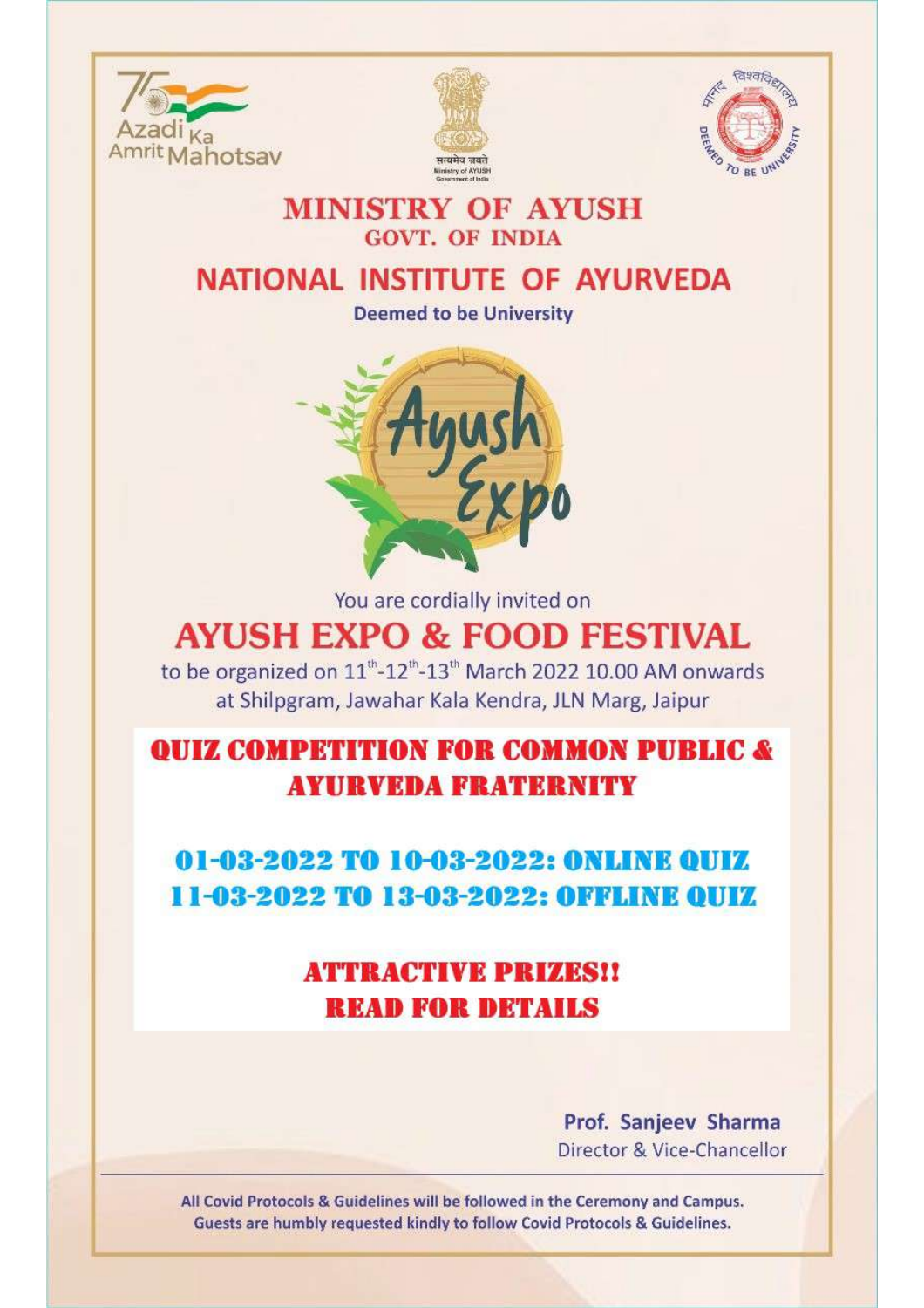

#### **MINISTRY OF AYUSH GOVT. OF INDIA** NATIONAL INSTITUTE OF AYURVEDA **Deemed to be University**



You are cordially invited on **AYUSH EXPO & FOOD FESTIVAL** to be organized on 11<sup>th</sup>-12<sup>th</sup>-13<sup>th</sup> March 2022 10.00 AM onwards at Shilpgram, Jawahar Kala Kendra, JLN Marg, Jaipur

# **ONLINE MODE: DAILY QUIZ**

- **10 DAYS**
- **FROM 01-03-2022 TO 10-03-2022**
- **2 CATEGORIES: COMMON PUBLIC & AYURVEDA FRATERNITY**
- **TIME: 10 AM TO 8 PM EVERY DAY**

### **HOW TO PARTICIPATE?**

- **OPEN THE GOOGLE FORM WHICH IS UPLOADED AT 10 AM EVERYDAY IN THE FACEBOOK PAGE OF NATIONAL INSTITUTE OF AYURVEDA, JAIPUR.**
- **FILL YOUR DETAILS, TICK YOUR ANSWERS, SUBMIT.**
- **QUESTIONS WILL BE MULTIPLE CHOICE BASED. WINNER?**
- **ONE LUCKY PARTICIPANT WILL BE CHOSEN AMONG ALL THE PARTICIPANTS BY RANDOMIZATION METHOD EACH DAY.**
- **AFTER 10 DAYS PROGRAM, 10 LUCKY PARTICPANT NAMES WILL BE INCLUDED FOR THE BUMPER DRAW.**
	- **FINAL WINNER TO GET THE BUMPER PRIZE**